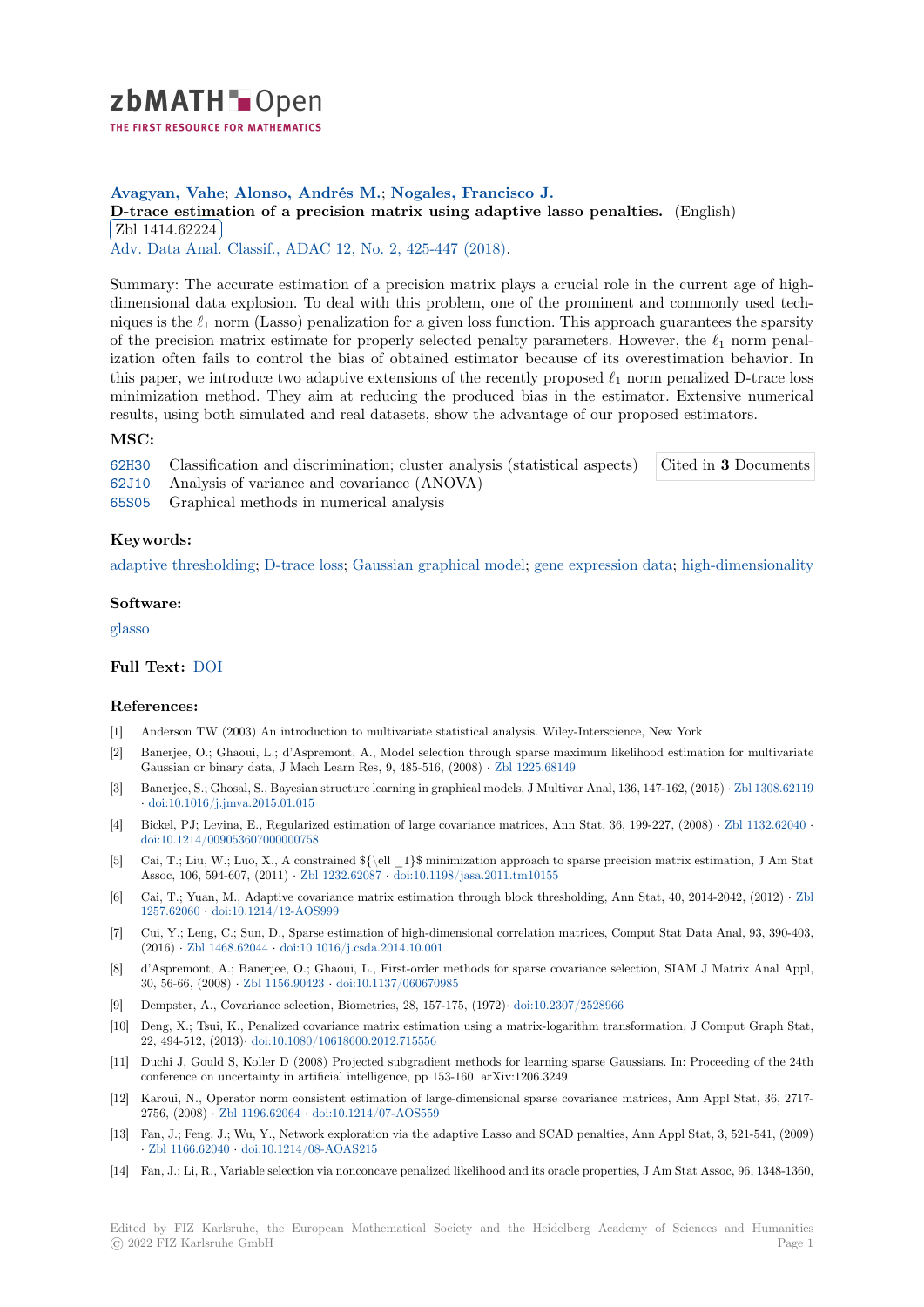(2001) *·* Zbl 1073.62547 *·* doi:10.1198/016214501753382273

- [15] Frahm, G.; Memmel, C., Dominating estimator for minimum-variance portfolios, J Econom, 159, 289-302, (2010) *·* Zbl 1441.62264 *·* doi:10.1016/j.jeconom.2010.07.007
- [16] Friedman, J.; Hastie, T.; Tibshirani, R., Sparse inverse covariance estimation with the graphical Lasso, Biostatistics, 9, 432-441, [\(2008\)](https://zbmath.org/1073.62547) *·* Zbl 1143.62076 *·* [doi:10.1093/biostatistics](https://dx.doi.org/10.1198/016214501753382273)/kxm045
- [17] Goto, S.; Xu, Y., Improving mean variance optimization through sparse hedging restrictions, J Finan Quant Anal, 50, 1[415-](https://zbmath.org/1441.62264) [1441, \(2015](https://zbmath.org/1441.62264))*·* [doi:10.1017/S0022109015000526](https://dx.doi.org/10.1016/j.jeconom.2010.07.007)
- [18] Haff, LR, Estimation of the inverse covariance matrix: random mixtures of the inverse Wishart matrix and the identity, Ann Stat, 8, 586-597, (1980) *·* [Zbl 044](https://zbmath.org/1143.62076)1.62045 *·* [doi:10.1214/aos/11763450](https://dx.doi.org/10.1093/biostatistics/kxm045)10
- [19] Hsieh C-J, Dhillon IS, Ravikumar PK, Sustik MA (2011) Sparse inverse covariance matrix estimation using quadratic approximation. [In: Advances in neural informati](https://dx.doi.org/10.1017/S0022109015000526)on processing systems, vol 24, pp 2330-2338
- [20] Huang, S.; Li, J.; Sun, L.; Ye, J.; Fleisher, A.; Wu, T.; Chen, K.; Reiman, E., Learning brain connectivity of Alzheimer's disease by sparse inverse [covariance estim](https://zbmath.org/0441.62045)[ation, NeuroImage, 50, 935-94](https://dx.doi.org/10.1214/aos/1176345010)9, (2010)*·* doi:10.1016/j.neuroimage.2009.12.120
- [21] Johnstone, IM, On the distribution of the largest eigenvalue in principal component analysis, Ann Stat, 29, 295-327, (2001) *·* Zbl 1016.62078 *·* doi:10.1214/aos/1009210544
- [22] Jorissen, RN; Lipton, L.; Gibbs, P.; Chapman, M.; Desai, J.; Jones, IT; Yeatman, TJ; East, P.; Tomlinson, IP; Verspaget, HW; Aaltonen, LA; Kruhøffer, M.; Orntoft, TF; Andersen, CL; Sieber, OM, D[NA copy-number alterations underlie](https://dx.doi.org/10.1016/j.neuroimage.2009.12.120) gene expression differences between microsatellite stable and unstable colorectal cancers, Clin Cancer Res, 14, 8061-8069, (2008)*·* doi:10.1158/1078-0432.CCR-08-1431
- [23] [Kourtis, A.; Do](https://zbmath.org/1016.62078)t[sis, G.; Markellos, N., Param](https://dx.doi.org/10.1214/aos/1009210544)eter uncertainty in portfolio selection: shrinking the inverse covariance matrix, J Bank Finan, 36, 2522-2531, (2012)*·* doi:10.1016/j.jbankfin.2012.05.005
- [24] Kuerer, HM; Newman, LA; Smith, TL; Ames, FC; Hunt, KK; Dhingra, K.; Theriault, RL; Singh, G.; Binkley, SM; Sneige, N.; [Buchholz, TA; Ross, MI; McNeese, M](https://dx.doi.org/10.1158/1078-0432.CCR-08-1431)D; Buzdar, AU; Hortobagyi, GN; Singletary, SE, Clinical course of breast cancer patients with complete pathologic primary tumor and axillary lymph node response to doxorubicin-based neoadjuvant chemotherapy, J Clin Oncol, 17, 460-469, (1999)*·* doi:10.1200/JCO.1999.17.2.460
- [25] Lam, C.; Fan, J., Sparsistency and r[ates of convergence in large covaria](https://dx.doi.org/10.1016/j.jbankfin.2012.05.005)nce matrix estimation, Ann Stat, 37, 4254, (2009) *·* Zbl 1191.62101 *·* doi:10.1214/09-AOS720
- [26] Lauritzen S (1996) Graphical models. Clarendon Press, Oxford *·* Zbl 0907.62001
- [27] Ledoit, O.; Wolf, M., A well-cond[itioned estimator for large-dime](https://dx.doi.org/10.1200/JCO.1999.17.2.460)nsional covariance matrices, J Multivar Anal, 88, 365-411, (2004) *·* Zbl 1032.62050 *·* doi:10.1016/S0047-259X(03)00096-4
- [28] [Ledoit, O.; Wol](https://zbmath.org/1191.62101)f, [M., Nonlinear shrinkage](https://dx.doi.org/10.1214/09-AOS720) estimation of large-dimensional covariance matrices, Ann Stat, 40, 1024-1060, (2012) *·* Zbl 1274.62371 *·* doi:10.1214/12-AOS989
- [29] Mardia KV, Kent JT, Bibby JM (1979) Multivariate analysis. Academic Press, New York *·* Zbl 0432.62029
- [30] Matthe[ws, BW, Compar](https://zbmath.org/1032.62050)i[son of the predicted and observed sec](https://dx.doi.org/10.1016/S0047-259X(03)00096-4)ondary structure of T4 phage lysozyme, Biochim Biophys Acta, 405, 442-451, (1975)*·* doi:10.1016/0005-2795(75)90109-9
- [31] [Maurya, A., A jo](https://zbmath.org/1274.62371)i[nt convex penalty for inv](https://dx.doi.org/10.1214/12-AOS989)erse covariance matrix estimation, Comput Stat Data Anal, 75, 15-27, (2014) *·* Zbl 06983941 *·* doi:10.1016/j.csda.2014.01.015
- [32] McLachlan S (2004) Discriminant analysis and statistical pattern recognition. Wiley, New Jersey *·* Zbl 1108.62317
- [33] Meinshausen, N., Rel[axed Lasso, Comput Stat Data Ana](https://dx.doi.org/10.1016/0005-2795(75)90109-9)l, 52, 374-393, (2007) *·* Zbl 1452.62522 *·* doi:10.1016/j.csda.2006.12.019
- [34] Meinshausen, N.; Bühlmann, P., High-dimensional graphs and variable selection with the Lasso, Ann Stat, 34, 1436-1[462,](https://zbmath.org/06983941) [\(2006\)](https://zbmath.org/06983941) *·* Zbl 1113.62082 *·* [doi:10.1214/0090](https://dx.doi.org/10.1016/j.csda.2014.01.015)53606000000281
- [35] Nguyen, TD; Welsch, RE, Outlier detection and robust covariance estimation using mathematical [programming,](https://zbmath.org/1108.62317) Adv Data Anal Classif, 4, 301-334, (2010) *·* Zbl 1284.62057 *·* doi:10.1007/s11634-010-00[70-7](https://zbmath.org/1452.62522)
- [36] Ravikumar, P.; Wainwright, M.; Raskutti, G.; Yu, B., High-dimensional covariance estimation by minimizing \$\ell \_1\$ penalize[d log-determina](https://zbmath.org/1113.62082)n[t divergence, Electr J Stat, 5, 935](https://dx.doi.org/10.1214/009053606000000281)-980, (2011) *·* Zbl 1274.62190 *·* doi:10.1214/11-EJS631
- [37] Rothman, A.; Bickel, P.; Levina, E., Generalized thresholding of large covariance matrices, J Am Stat Assoc, 104, 177-186, (2009) *·* Zbl 1388.62170 *·* doi:10.1[198/jasa.2009.0](https://zbmath.org/1284.62057)1[01](https://dx.doi.org/10.1007/s11634-010-0070-7)
- [38] Rothman, A.; Bickel, P.; Levina, E.; Zhu, J., Sparse permutation invariant covariance estimation, Electr J Stat, 2, 494-515, (2008) *·* Zbl 1320.62135 *·* doi:10.1214/08-EJS176
- [39] Rothman, AJ, Positive definite estimators of large covariance matrices, Biometrika, 99, 733-740, (2012) *·* Zbl 1437.62595 *·* doi:10.1[093/biomet/ass0](https://zbmath.org/1388.62170)2[5](https://dx.doi.org/10.1198/jasa.2009.0101)
- [40] Ryali, S.; Chen, T.; Supekar, K.; Menon, V., Estimation of functional connectivity in fMRI data using stability selection-based sparse p[artial correlatio](https://zbmath.org/1320.62135)n [with elastic net penalty](https://dx.doi.org/10.1214/08-EJS176), NeuroImage, 59, 3852-3861, (2012)*·* doi:10.1016/j.neuroimage.2011.11.054
- [41] Schafer J, Strimmer K (2005) A shrinkage approach to large-scale covariance matrix estimation and implicati[ons for functiona](https://zbmath.org/1437.62595)l [genomics. Stat Appl Genet](https://dx.doi.org/10.1093/biomet/ass025) Mol Biol 4(1):Article 32
- [42] Scheinberg K, Ma S, Goldfarb D (2010) Sparse inverse covariance selection via alternating linearization methods. In: Advances in neural information processing systems, vol 23, pp 2101-2109
- [43] Shi, L.; Reid, LH; Jones, WD; Shippy, R.; Warrington, JA; Baker, SC; Collins, PJ; deLongueville, F.; Kawasaki, ES; Lee, KY; Luo, Y.; Sun, YA; Willey, JC; Setterquist, RA; Fischer, GM; Tong, W.; Dragan, YP; Dix, DJ; Frueh, FW; Goodsaid, FM; Herman, D.; Jensen, RV; Johnson, CD; Lobenhofer, EK; Puri, RK; Scherf, U.; Thierry-Mieg, J.; Wang, C.; Wilson, M.;